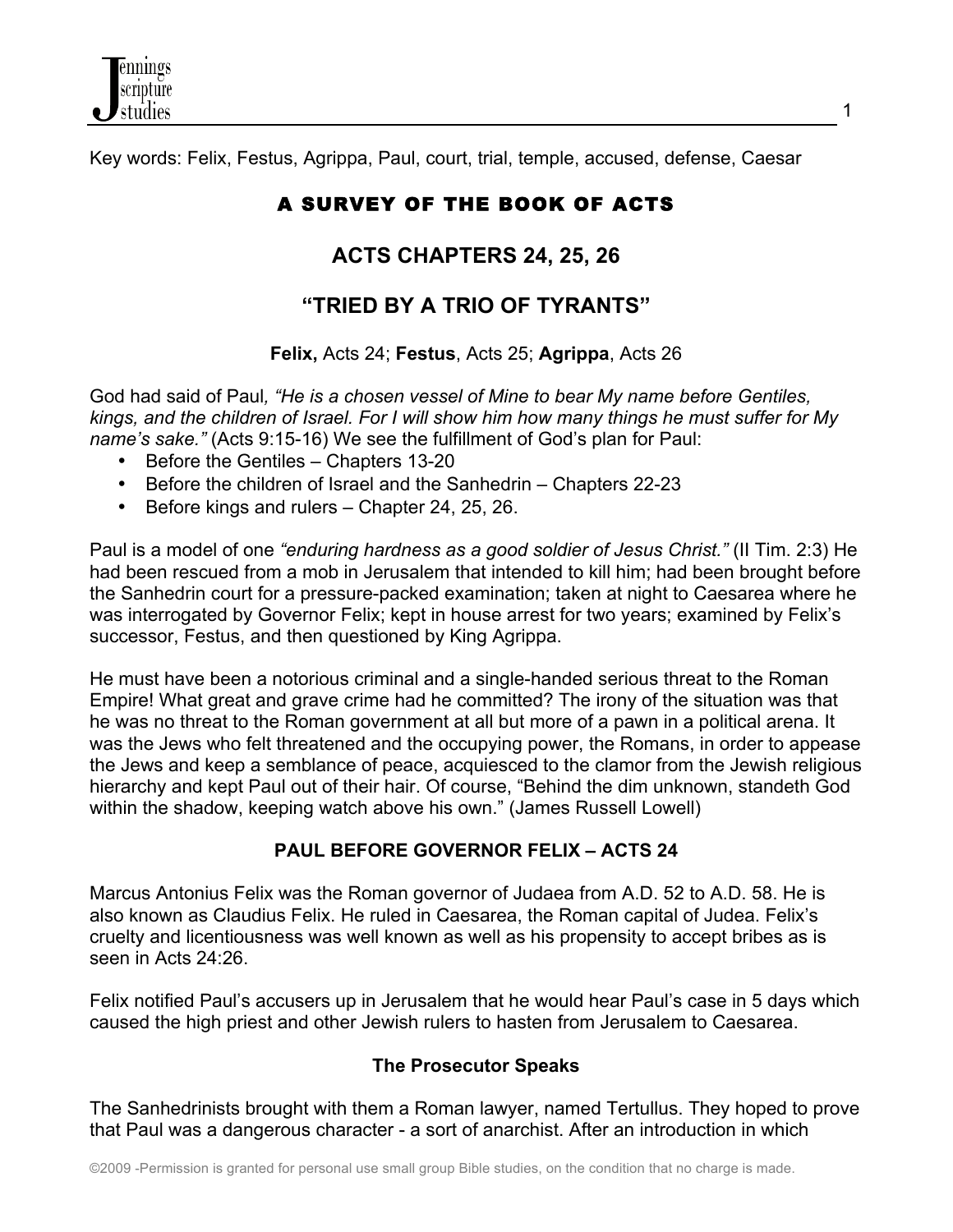Tertullus flattered Felix ad nauseam in order to win the favor of the judge, he made four charges against Paul:

(1) He said, "*We have found this man a plague…"* (v.5a NKJV) The Greek word translated "plague" means literally "A plague, disease, pestilence; a pest or pestilent fellow."

(2) He said that Paul was "*a creator of dissension among all the Jews throughout the world…"* (v.5b) *"Throughout the world"*? Really?

(3) He continues, "*a ringleader of the sect of the Nazarenes."* (v.5c) What is meant by this word sect? It means something like: not belonging to the official religion; not being part of mainstream belief; a religious group that are a law unto themselves.

(4) He added, "*He even tried to profane the temple…."* (v.6) This was gross misrepresentation and downright falsehood. He had not gone into the temple to profane it and these pious Jewish rulers knew that, but gave assent to the lie for verse 9 says, "*And the Jews also assented, maintaining that these things were so."*

Tertullus was an exaggerator if he was anything! The word "exaggerate" means: "To represent as greater than is actually the case; overstate; to enlarge or increase to an abnormal degree; to make overstatements." (American Heritage® Dictionary) This he certainly did to make Paul appear to be the worst kind of fellow.

These Jews claimed to be "Law of Moses Keepers." What about the ninth commandment: "*You shall not bear false witness against your neighbor."* (Exodus 20:16) This was a frame-up from the beginning!

## **The Accused Speaks**

Paul was courteous, calm and dignified. He did not engage in flattery but made a fearless denial of the charges that Tertullus had made against him. Paul opened his defense by saying that "*it is no more than twelve days since I went up to Jerusalem to worship."* (v.11) He began by setting a time-frame for his activities, showing Felix that he could not have had time to do all that he was accused of doing. One by one he denied the charges that Tertullus had lodged against him.

(1) Paul denied that he had profaned the temple. He said that: *"They neither found me in the temple disputing with anyone…."* (v.12a)

(2) He said he was not in town to raise an insurrection: "…. *nor inciting the crowd, either in the synagogues or in the city…."* (v.12)

(3) Paul boldly challenged his accusers by saying, "*Nor can they prove the things of which they now accuse me."* (v.13) No witness had testified that he was found in the Temple either disputing or gathering a crowd.

(4) He protested strongly that he was not a member of a sect. He claimed to believe what all orthodox Jews believed. (vs.14-21)

©2009 -Permission is granted for personal use small group Bible studies, on the condition that no charge is made.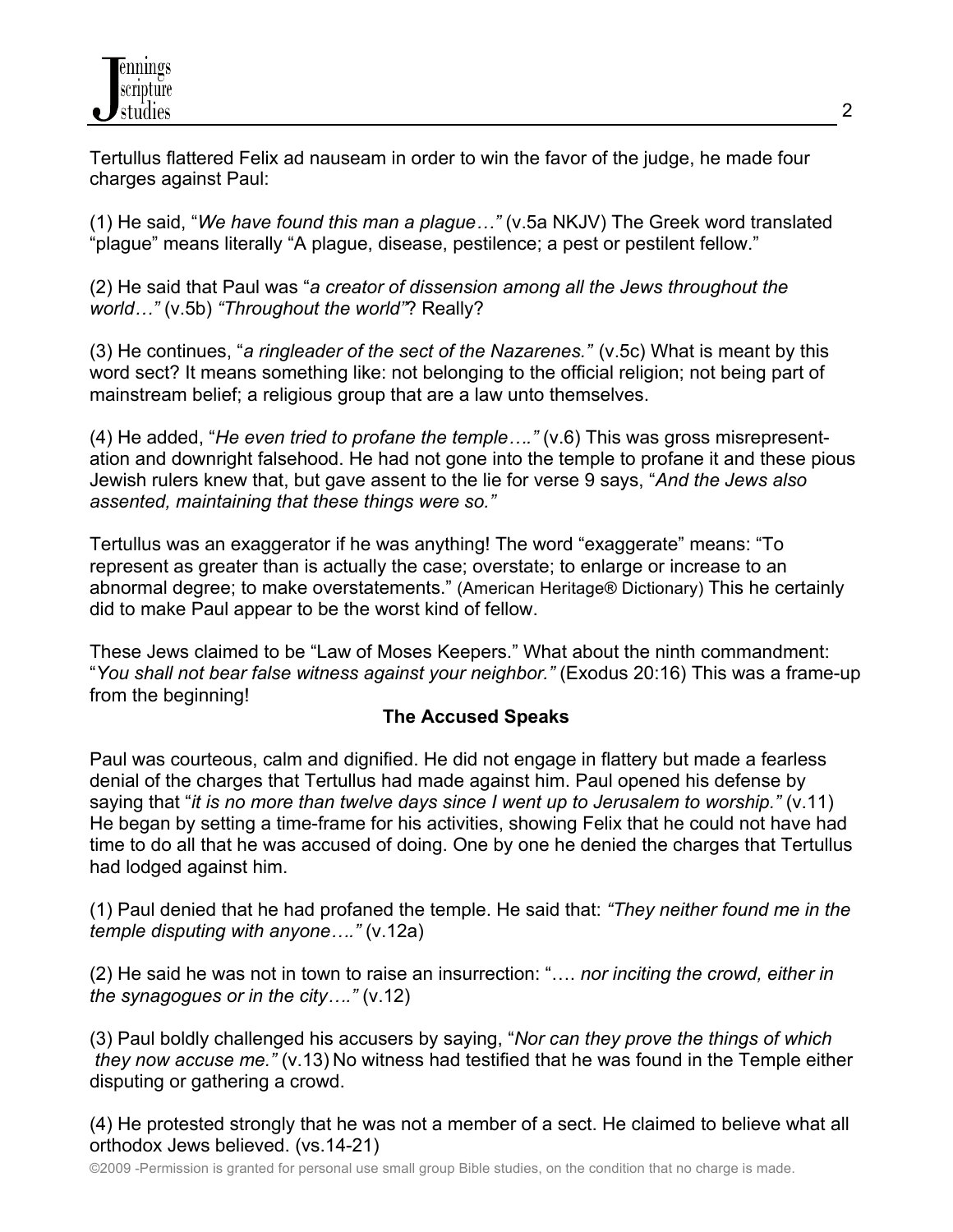(5) He testified, "*I have hope in God, which they themselves also accept, that there will be a resurrection of the dead…"* (v.15a) And, because he believed in the resurrection of the *"just and the unjust"* (v.15b) and consequently, a coming judgment before the Supreme Judge, he said, "*I myself always strive to have a conscience without offense toward God and men."* 

As Felix listened to the Apostle, he was conscience-stricken for he had lived a vile life. (v.25) Finally the governor dismissed him with the memorable words, *"Go thy way for this time. When I have a more convenient season I will call for thee." (v.25b)* Procrastination is one of Satan's deadliest weapons.

"He longed for bribes, and therefore retained his innocent prisoner. Men will do anything for gain. This man felt the power of Paul's sermon but loved the wages of sin too well to repent. If we also are saying, "When I have a more convenient season I will call forth thee;" is it not because we do not mean to give up our sins?" (Charles H. Spurgeon, Spurgeon's Devotional Bible, November 11)

Felix postponed making a judgment saying to Paul: *"When Lysias the commander comes I will decide your case."* (v.22) Paul was put on trial, but Felix never a pronounced sentence, because he was hoping for a bribe. (v.26) Paul was kept under house arrest for two years. It was left to Felix's successor, Festus, to deal with Paul.

## **PAUL BEFORE GOVERNOR FESTUS – ACTS 25:1-12**

Porcius Festus was procurator of Judea from about AD 58 to 62, succeeding Antonius Felix. Festus was a very different man from Felix.

Festus wanted to placate the Jews. Within three days of arriving at Caesarea he had traveled to Jerusalem for a meeting with the Jewish leaders. Festus knew that Felix had antagonized the Jews and it ruined his career. So the new governor wanted to make a good impression. He wanted to generate some good will and get off to a good start and get along well with the Jews.

## **New Judge, Old Grudge**

Festus experienced the same pressure from the Jewish leaders as Felix to condemn Paul but he was actually not nearly as well qualified to pass judgment as the previous governor. Felix knew about Judaism, his wife was a Jewess, but Festus had no religious background. He knew how to administer a Roman province but theology was not his strong suit.

The reappearance of Paul's opponents after a period of two years reveals something about their character. They were:

#### *Remorseless*

*"Three days after arriving in the province, Festus went up from Caesarea to Jerusalem, where the chief priests and the Jewish leaders appeared before him and presented the charges against Paul. They requested Festus, as a favor to them, to have Paul transferred to Jerusalem, for they were preparing an ambush to kill him along the way."* (Acts 25:1-3)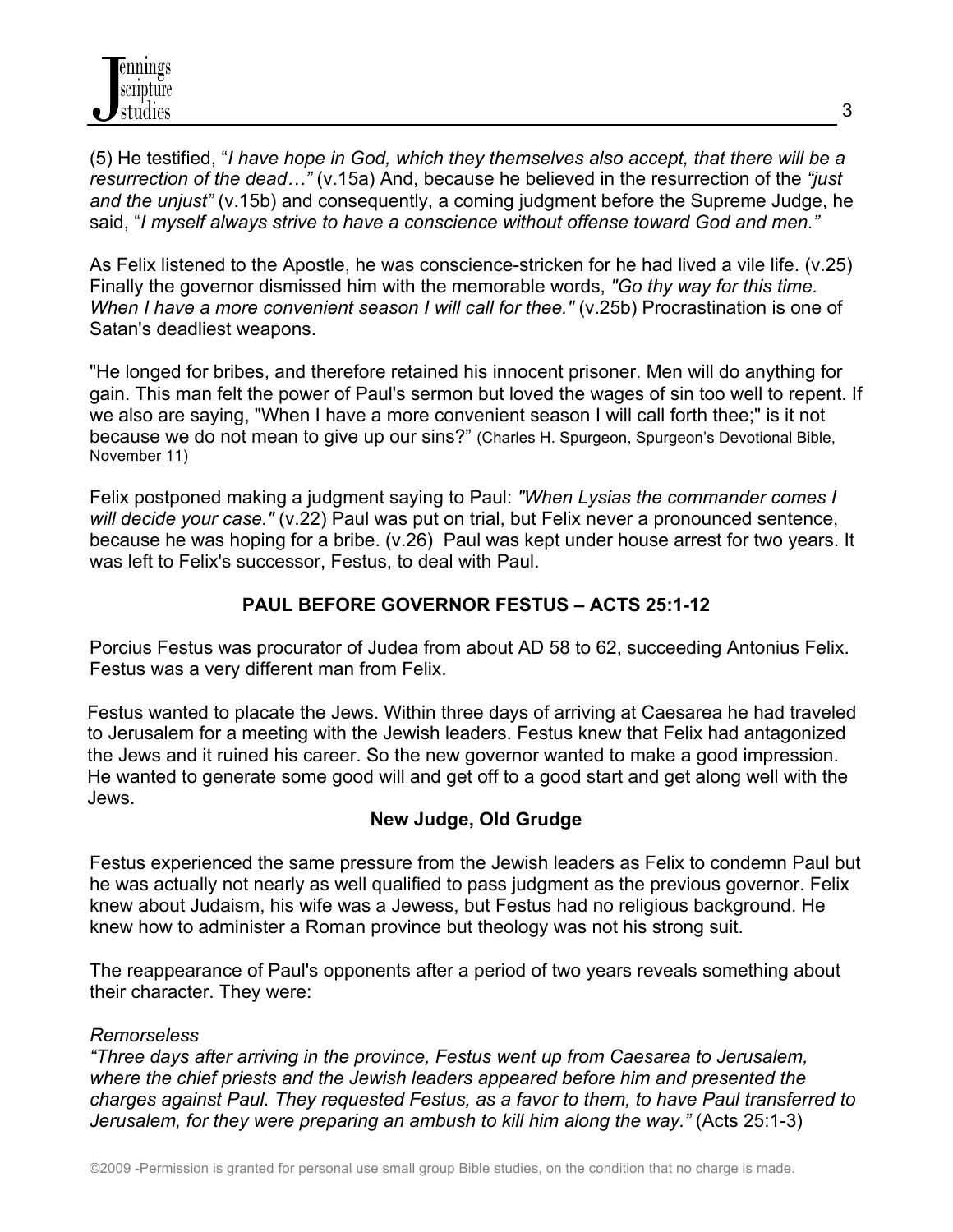

### *Revengeful*

Paul had been out of commission for two years. He had caused nobody any trouble. That was not good enough for the Sanhedrin. The members of the Jewish Supreme Court had long memories and wanted Paul to pay for outwitting them and making them look foolish both before Claudius Lysias in Jerusalem and Felix in Caesarea. They thirsted for revenge. Such was their intense hatred of the apostle that they were prepared to murder him. They wanted Festus to transfer Paul to Jerusalem "*for they were preparing an ambush to kill him along the way."* (v3)

No follower of Jesus Christ should be remorseless and revengeful. It is wrong to have a long memory, to nurse a grudge and desire for the opportunity to get even.

### **New Trial, Old Accusations**

When the chief priests and other leaders asked Festus during his visit to Jerusalem to condemn Paul in his absence and transfer him to that city, Festus recounted that he answered: *"I told them that it is not the Roman custom to hand over anyone before they have faced their accusers and have had an opportunity to defend themselves against the charges."* (v16) So Festus went back to Caesarea for the trial.

#### *Paul's Accusers*

The Jewish leaders followed Festus back to Caesarea where Festus convened court. The Jews "*laid many serious complaints against Paul, which they could not prove."* (25:7)

## *Paul's Defense*

*"Neither against the law of the Jews, nor against the temple, nor against Caesar have I offended in anything at all."* (25:8)

Paul could honestly deny doing any wrong against the Law or the Temple but he certainly did not believe the same things about the Law or the Temple as the Jewish high priests and elders.

#### *Paul's Appeal to Caesar*

When Festus suggested that Paul travel to Jerusalem with him to be tried, "*Paul said, "I stand at Caesar's judgment seat, where I ought to be judged."* (25:10)

Paul appealed to Caesar because he could not trust his own Jewish people. He actually relied on the state to rescue him from the Jewish leaders with whom he had so much in common.

At the end of Paul's trial Festus conferred with his advisers before agreeing to send Paul to Caesar. "*Then Festus, when he had conferred with the council, answered, 'You have appealed to Caesar? To Caesar you shall go!'"* (25:12)

©2009 -Permission is granted for personal use small group Bible studies, on the condition that no charge is made. This was one sure way of moving on from Caesarea, where he had been for two years, to Rome. We know that God's plan worked. Paul spent at least 2 years witnessing in Rome to the palace guard and the members of Caesar's household in particular. (Philippians 1:12-26)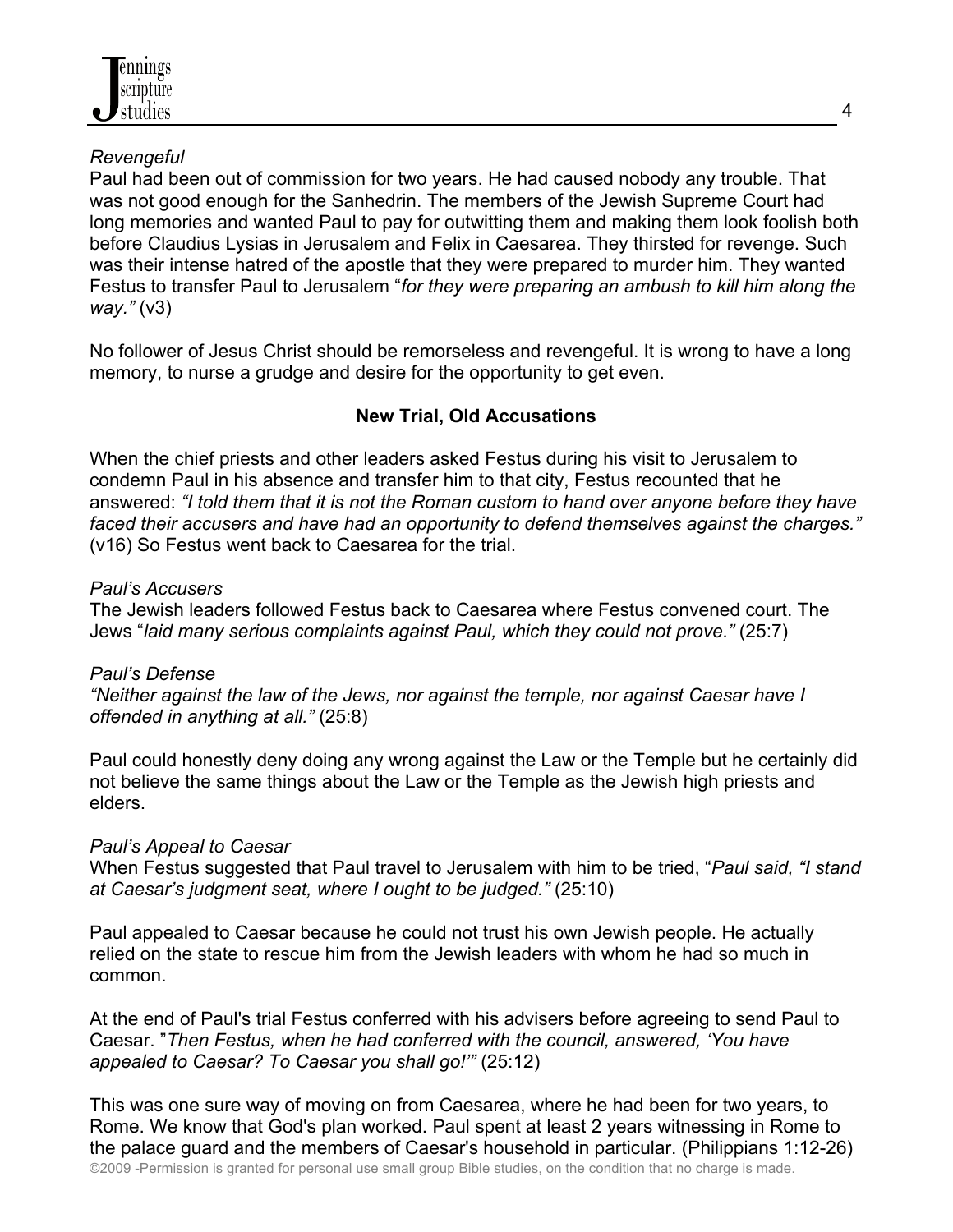

He had further epistles to write including the letter to the Philippians and his pastoral epistles to Timothy and Titus. God used Paul's appeal to Caesar to assure the continued usefulness of his beloved servant and to bring many influential people to Christ.

#### *The King Comes To Town*

In the providence of God *"after some days King Agrippa and Bernice came to Caesarea to greet Festus."* (25:13)

Festus brought Paul before Agrippa to gather more information for his report to Caesar. Festus told Agrippa that Paul, faced accusations by the Jewish leaders, "*about a certain*  Jesus, who had died, whom Paul affirmed to be alive." (25:19) What really divided Paul and the Jewish leaders was what they believed about Jesus. The advocates of Judaism did not, and do not, believe the truth about Jesus.

Why were the leaders of Judaism so determined to shut Paul up for good? It was because Judaism could not accommodate a resurrected Jesus. Paul fell foul of the Jewish authorities because he preached a risen Jesus. If God raised Jesus from the dead then all His claims were vindicated. He was without doubt the Messiah. That was the heart of the whole matter.

### **PAUL BEFORE KING AGRIPPA – ACTS 25:13 – 26:32**

This was Herod Agrippa II, the son of the Herod who had jailed Peter and killed James. He was the last of the Herods who played a role in New Testament history. His great-grandfather was Herod the Great who reigned when Jesus was born.

In chapters 22 and following, Paul had to repeatedly defend himself, six times in fact, and no definitive sentence was handed down and carried out. Why then was Paul permitted by God to go through this trying time? In each of the hearings that Paul was subjected to, he had a platform and the privilege of giving a ringing testimony for God and a clear defense of the Christian faith before early Christianity's most vehement enemies.

God had said at Paul's conversion that he was *"a chosen vessel of Mine to bear My name before Gentiles, kings, and the children of Israel."* (Acts 9:15) He had borne testimony before Gentiles and children of Israel and now, here he was before a King.

#### *The "Affluent" Court*

The hearing before Agrippa was unofficial but unofficial or not, it became a grand spectacle. (Acts 25:23) There was King Agrippa and Bernice. She was not Agrippa's wife, but his younger sister. Rumors persisted of an incestuous relationship between them. Agrippa and Bernice were bedecked in their purple robes and golden crowns. Festus was dressed in a scarlet cape worn by Roman governors and Festus was accompanied by captains of Roman soldiers stationed at Caesarea. Then there were the members of the Jewish Sanhedrin in their religious garb. The rich, beautiful and powerful paraded into the courtroom and took their places accompanied by much pomp and circumstance.

#### *The "Awesome" Paul*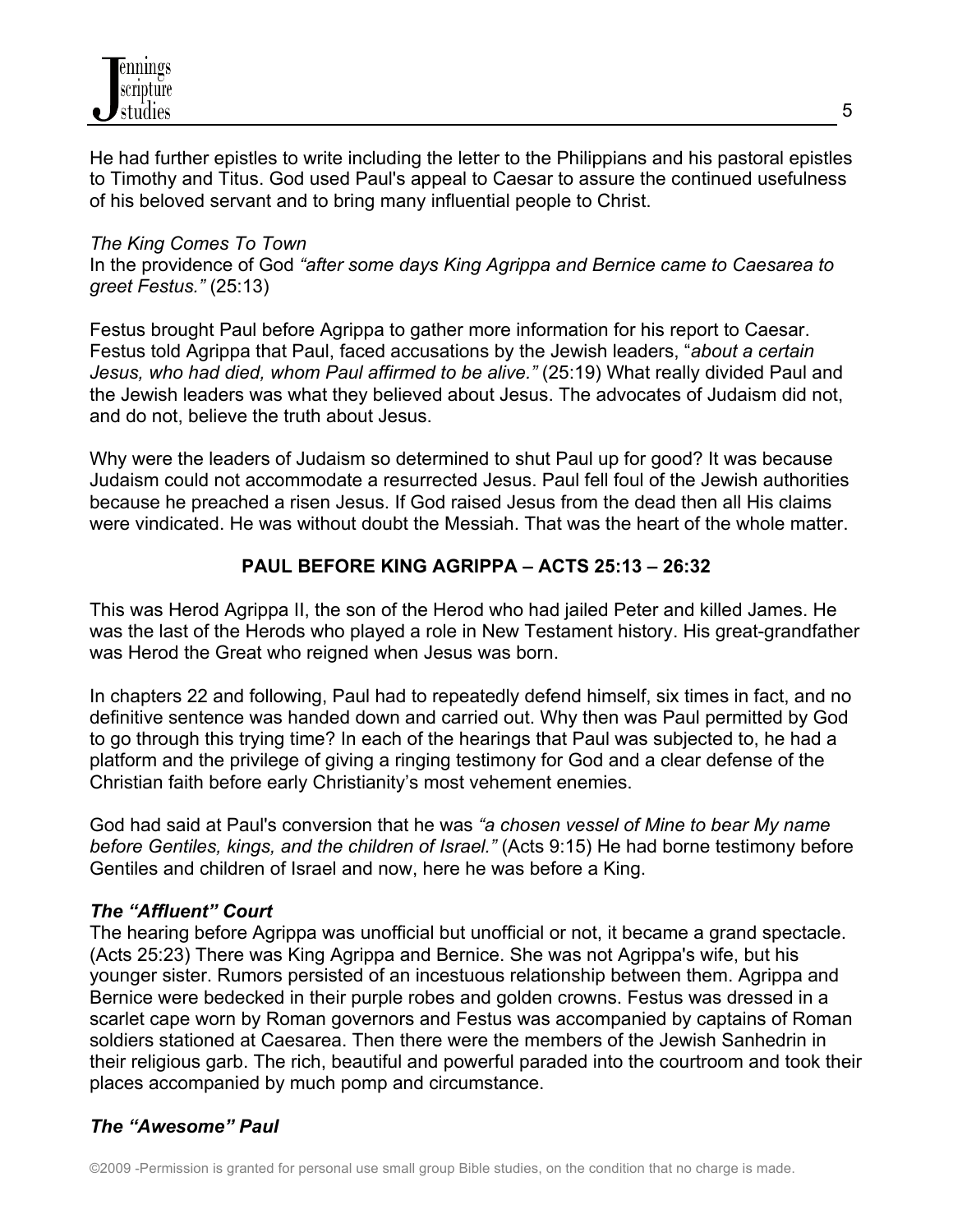Then the little tent-maker from Tarsus, hands in chains, stood before the king and the assembled dignitaries. *"Then Agrippa said to Paul, "You are permitted to speak for yourself." So Paul stretched out his hand and answered for himself…."* (26:1)

He used his hands when speaking, a sure sign that he was a Jew! Preacher Paul was in seventh heaven before this congregation of nobility. He wasted no time flattering platitudes but got right to the point. He began by re-iterating his conversion experience.

## *His Conversion Testimony*

There are three key aspects to Paul's conversion experience:

- He saw a light (v.14a)
- He heard a voice (v.14b)
- He received his commission.

The voice said to Paul: "*I have appeared to you for this purpose, to make you a minister and a witness both of the things which you have seen and of the things which I will yet reveal to you."* (v.16) Very, very few people have been commissioned at their conversion as Paul was. In this respect his experience was unique.

This is the third occasion in Acts that Luke records the testimony of Paul's conversion – Acts 9:1-19; Acts 22:1-22 and here in these Scriptures.

#### *His Communication of Scripture*

*"Therefore, having obtained help from God, to this day I stand, witnessing both to small and great, saying no other things than those which the prophets and Moses said would come that the Christ would suffer, that He would be the first to rise from the dead, and would proclaim light to the Jewish people and to the Gentiles."* (vs.22-23)

#### *His Challenge to Believe*

*"King Agrippa, do you believe the prophets? I know that you do believe."* (v.27) That is, "I know that you believe intellectually – you have knowledge of what I have rehearsed before you."

## *The "Aghast" Festus*

*"Now as he thus made his defense, Festus said with a loud voice, "Paul, you are beside yourself! Much learning is driving you mad!"* (v.24)

Whether Festus was trying to score points with King Agrippa or whether he was enraged at what Paul was preaching we do not know. But, as the old saying goes, "A hit dog howls", so Festus shouted out, "Paul, you are crazy!" He shouted out what was no more than an unjustifiable insult. But Paul kept calm.

## *The "Almost" Agrippa*

*"Then Agrippa said to Paul, "You almost persuade me to become a Christian."* (v.28) Agrippa had advantages that Festus never had. He was born and bred a Jew. He was, in the words of Paul, "*expert in all customs and questions which have to do with the Jews."* (v.3) Agrippa knew something of Jewish History - of God's numerous interventions on behalf of his people. Yet, as Agrippa makes plain, he is not going to become a Christian. He responds to